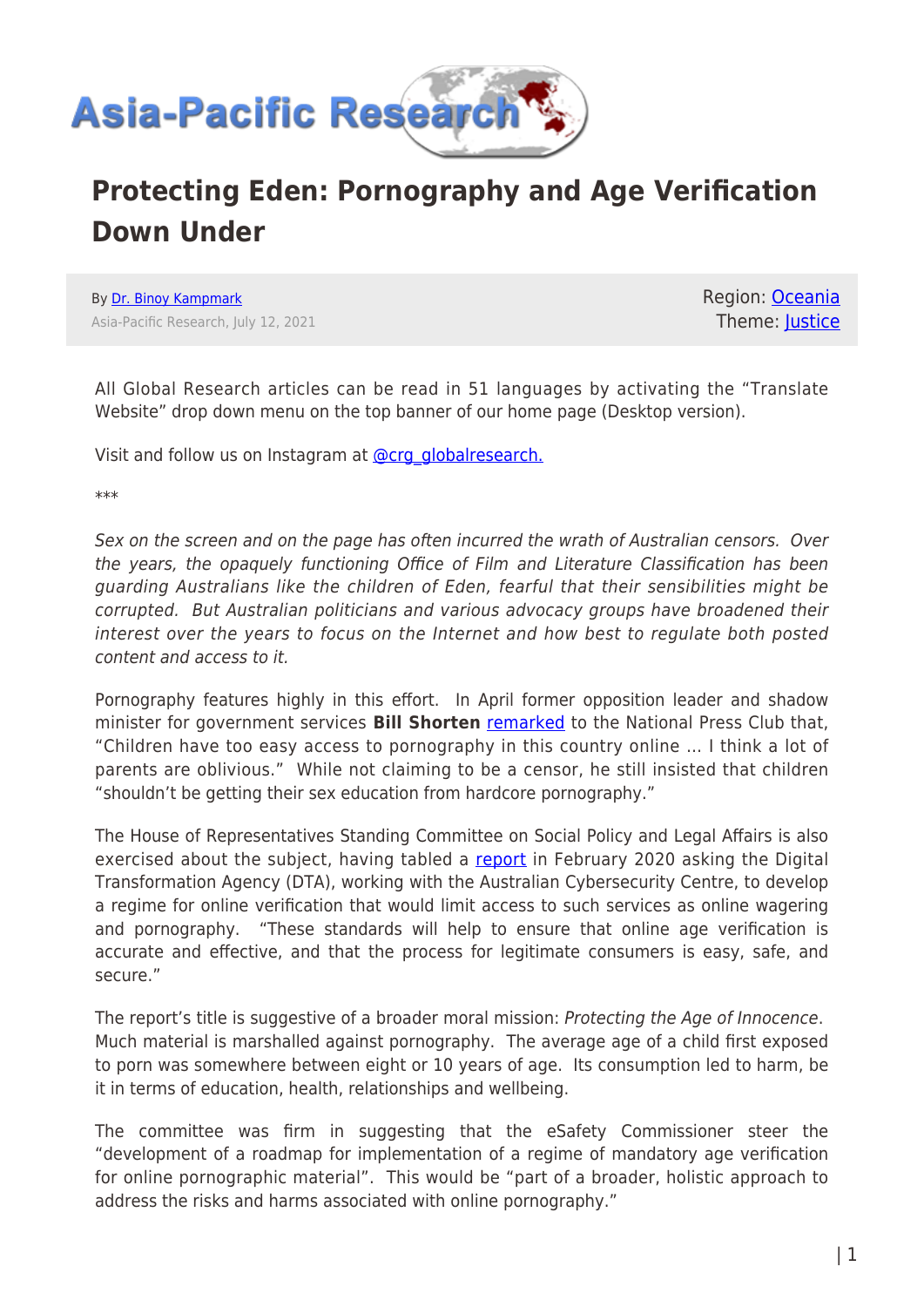The government [response](https://www.aph.gov.au/DocumentStore.ashx?id=7a1aa6f4-b43b-4687-8e42-6686ce350beb) to the report was made last month, supporting age restrictions on accessing such material "in principle". "The government is committed to protecting young people while safeguarding the privacy and security of people of all ages in an increasingly digital environment."

An acknowledgment was made that technology could only be "part of the solution." The response notes that parental engagement and education should also constitute a "multifaceted approach" in reducing "the adverse effects of online pornography and other harmful content." But there is agreement "that the Digital Transformation Agency is well placed to explore extending the digital identity program." The government's initial focus "will be to complete work underway that explores the potential for changes to the policy and accreditation framework … Depending upon the findings of this work, further technical interventions may be required."

The DTA has been enthusiastic about the merits of its Trusted Digital Identity Framework. In its [submission](https://www.aph.gov.au/DocumentStore.ashx?id=9198fb4c-556a-4802-9c77-5a33d8ebad57&subId=673260) to the House of Representatives Standing Committee on Social Policy and Legal Affairs in 2019, it claims that, "Digital identity does not involve a unique identifier, nor does it allow tracking of online activities. Instead, it provides a means for a person to authenticate their identity online."

The eSafety Commissioner **Julie Inman Grant** is now engaged in exploring various means of age verification, and **promises results** in this crusade to shield children from pornography. "The last thing anyone wants is for this material, which is becoming increasingly violent and degrading towards women, or the less dominant intimate partner, becoming the de facto sex education tool for a generation of children."

The use of digital ID for reasons of verifying age is a subject of concern for the cyber fraternity. Matt Warren of RMIT University [wonders](https://www.news.com.au/technology/online/internet/experts-warn-age-verification-for-porn-sites-could-be-unworkable-push-kids-to-the-dark-web/news-story/70cd0f58b4b5288b7ea38da1b9e79c59) if such policies might well encourage children to explore other realms of the digital frontier such as the dark web. "Society norms wouldn't apply there because they're not regulated or policed." The problem would not only remain unaddressed but could be worsened.

Cyber expert Susan McLean, while not necessarily convinced that children would plunge into the world of dark web pursuits, [suggests](https://www.news.com.au/technology/online/internet/experts-warn-age-verification-for-porn-sites-could-be-unworkable-push-kids-to-the-dark-web/news-story/70cd0f58b4b5288b7ea38da1b9e79c59) old fashioned parental guidance and restraint. Age verification measures, were they to be used, had to be more than mere box ticking. "On its own, it's not going to work." It needed to be supplemented by education. "We need support for parents, we need education for parents."

This firm push for regulating Internet content and access [should also be read alongside the](https://www.themandarin.com.au/152583-the-unsafe-online-safety-bill/) **[Online Safety Bill,](https://www.themandarin.com.au/152583-the-unsafe-online-safety-bill/) which [is directed](https://digitalrightswatch.org.au/2021/02/11/explainer-the-online-safety-bill/) at improving online safety through enlarging the cyber**bullying scheme to remove material harmful to children found on services other than social media; establish a adult cyber-abuse scheme, where material seriously harmful to adults may be removed; and create an image-based abuse scheme, where intimate images shared without consent may be scrubbed.

While the spirit of the scheme may be laudable, its effects are unlikely to be. Such regimes [tend to encourage](https://theconversation.com/a-new-online-safety-bill-could-allow-censorship-of-anyone-who-engages-with-sexual-content-on-the-internet-154739) the deletion of links relevant to sex education while restricting access to what are otherwise deemed legitimate services (dating apps, escort advertising platforms). Digital Rights Watch [warns](https://www.themandarin.com.au/152583-the-unsafe-online-safety-bill/) that such activities as watching porn, visiting kinky websites or maintaining subscriptions to adult content will fall within the remit of the eSafety Commissioner "to tell you what you can and cannot see."